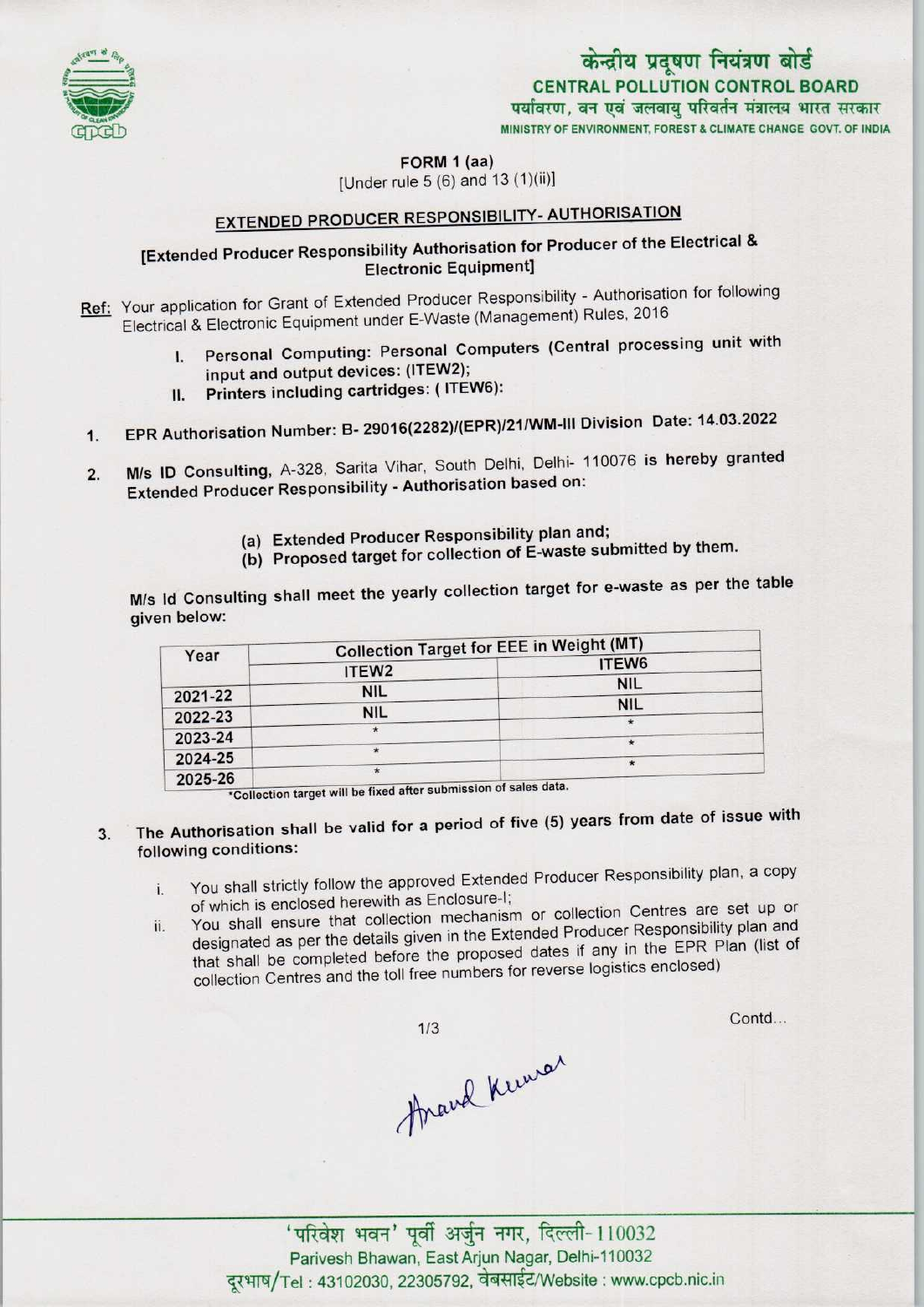

From pre page.....

- iii. You shall ensure that all the collected e-waste is channelized to your PRO M/s PRO connect, G-7, New Market, Near Khasa Kothi Circle, Jaipur (Raj.)-302016 and record shall be maintained at dismantler/recycler and at your end;
- iv. You shall maintain records, in Form-2 of these Rules, of e-waste and make such records available for scrutiny by Central Pollution Control Board;
- v. You shall file annual returns in Form-3 to the Central Pollution Control Board on or before 30th day of June following the financial year to which that returns relates.

## vi. General Terms & Conditions of the Authorisation:

- a. The authorisation shall comply with provisions of the Environment (Protection) Act, 1986 and the E-waste (Management) Rules.2016 made there under;
- b.The authorisation or its renewal shall be produced for inspection at the request of an officer authorised by the Central Pollution Control Board;
- c.Any change in the approved Extended Producer Responsibility plan should be informed to Central Pollution Control Board within 15 days on which decision shall be communicated by Central Pollution Control Board within sixty days;
- d. It is the duty of the authorised person to take prior permission of the Central Pollution Control Board to close down any collection centre/points or any other facility which are part of the EPR plan;
- e.An application for the renewal of authorisation shall be made as laid down in subrule (vi) of rule of 13(1) the E- Waste (Management) Rules, 2016;
- f.The Board reserves right to cancel/amend/revoke the authorisation at any time as perthe policy of the Board or Government.

#### vii. Additional Conditions: -

- a) That the applicant will submit annual sales data along with annual returns;
- b) That the applicant has to ensure that the addresses of collection points provided by them in their EPR Plan are correct and traceable and the collection points/centres are functional;
- c) That the applicant will submit revised application for grant of EPR Authorisation in case of applicant adding/changing PRO or changing its EPR Plan;

travel Kuwan

 $2/3$ 

Contd...